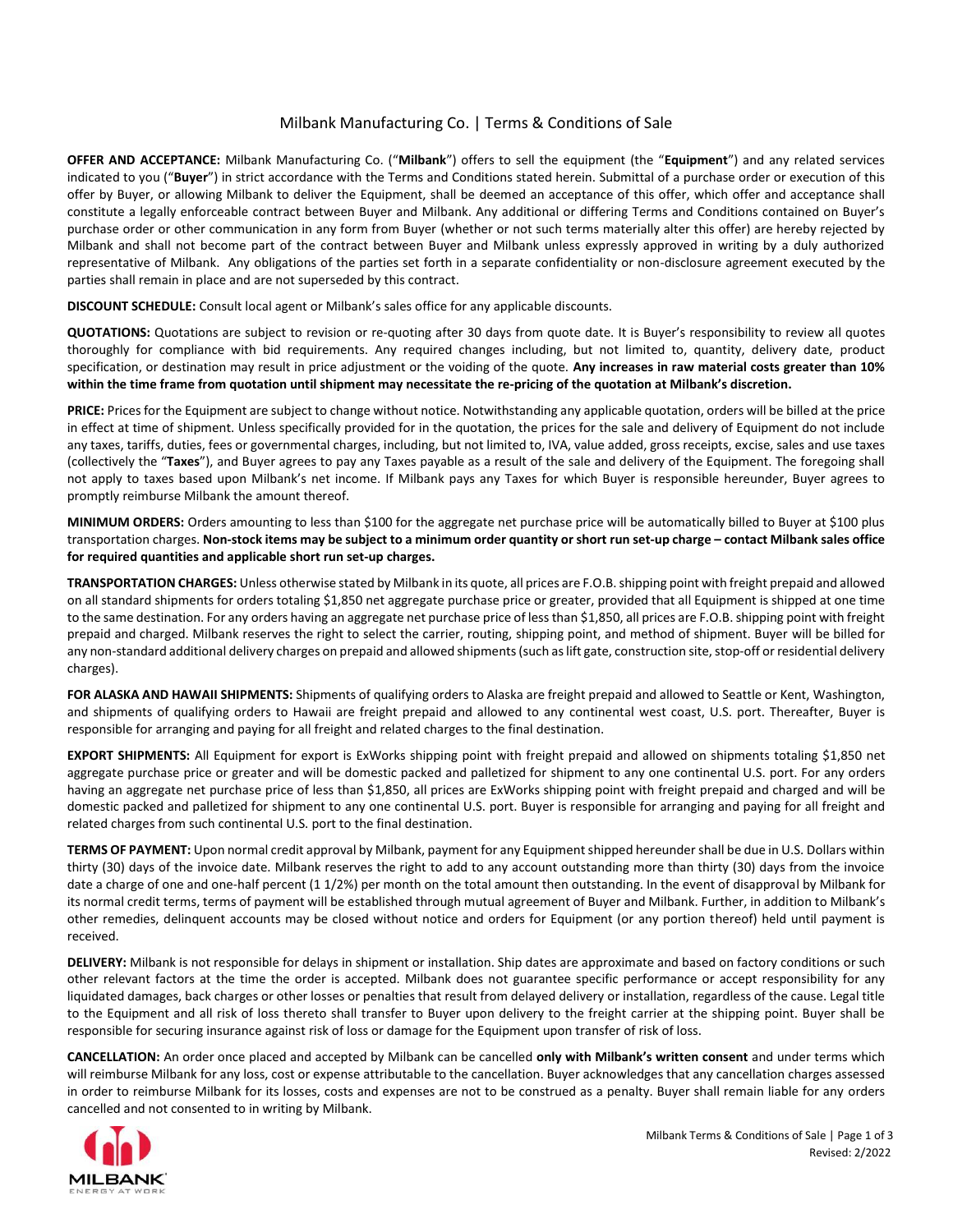**RETURN POLICY: Authorization must be obtained in writing from Milbank before returning any Equipment**. A Milbank Returned Materials Authorization form must be completed in its entirety and sent to Milbank for approval to return any Equipment**. All Equipment must be in their original carton and in standard package quantities for any authorized return.** A minimum service charge of 25% of the net purchase price of the Equipment plus transportation charges will apply on all returned Equipment. An additional service charge equal to 25% of the net purchase price of the Equipment will apply on items returned after the one‐year period following Milbank's shipment of the Equipment. **No Equipment will be accepted for return after a two year period following shipment of the Equipment. Special order items and power generation products (i.e. generators, transfer switches and accessories) are nonreturnable unless otherwise agreed in writing by Milbank. Buyer agrees to inspect all Equipment within forty‐eight (48) hours of delivery to determine if any such Equipment is damaged or if product is missing. If Buyer does not notify Milbank in writing within such forty‐eight (48) hour period that any of the Equipment is damaged or product is missing, Buyer will be deemed to have accepted such Equipment as undamaged and complete, and Milbank shall have no obligation to repair or replace such Equipment and cost of replacement parts or missing product is the responsibility of the Buyer.**

**CARTON QUANTITIES:** If the Equipment ordered is sold by Milbank in required carton quantities, Milbank reserves the right, without your consent, to increase the quantities of any item on your order to meet the nearest carton quantity unless your purchase order specifically states to the contrary.

**EMERGENCY STORM RESPONSE:** For emergency Equipment orders in the event of severe storms or other disasters, Milbank reserves the right to apply a service charge of up to 15% of the net purchase price of the Equipment as repayment of a portion of the additional costs incurred in order to meet emergency order requests, including, without limitation, material spot buys, expedited material deliveries, plant overtime, and transfer of production equipment to alternate facilities. **Any order placed for storm recovery or other disaster will be treated as a special order and will be non‐returnable.**

**INSTALLATION:** All installations must strictly comply with all national, state and local codes, industry standards, laws, regulations and applicable installation manual(s). In addition to such national, state and local codes standards, laws and regulations, many utilities have specific requirements for certain Equipment, including metering equipment. It is the Buyer's sole responsibility and obligation to consult the serving utility for their specifications and requirements prior to ordering or installing any Milbank Equipment. Installation of any Equipment may require local electrical inspector approval. All Milbank Equipment must be installed by a licensed electrician. Improper installation voids all warranties.

**EXCLUSIVE WARRANTY; DISCLAIMER:** If any Equipment manufactured by Milbank fails to work in accordance with the applicable product specifications due to defects in material or workmanship within one (1) year from the date Milbank shipped the Equipment to Buyer, such Equipment will be replaced or repaired at Milbank's sole option. Repair or replacement of Equipment determined by Milbank to be defective will be provided F.O.B. point of manufacture (with Buyer responsible for risk of loss during delivery). All replacements or repairs necessitated by inadequate maintenance, normal wear and usage, unsuitable power sources or environmental conditions, accident, Buyer or third party negligence or misuse, including, without limitation, misapplication or use beyond capacity, improper installation, modification, repair, storage or handling on Buyer or its agents' behalf, or any other cause not the fault of Milbank are not covered by this limited warranty, and shall be at Buyer's expense. This warranty does not include reimbursement for the expenses of installation, removal, handling, transportation or shipping costs, or any other expenses which may be incurred. For Equipment or component parts or parts thereof sold to Buyer by Milbank, but manufactured by other third parties, the above warranty shall not apply; rather, Milbank will extend to Buyer the same warranty it receives from the third party manufacturer, to the extent assignable to Buyer, and/or as applicable Buyer will have the benefit of any warranties provided by the third party manufacturer directly to Buyer as the end user of the Equipment. See the particular third party manufacturer's warranty for further details. The third party manufacturer's warranty may change from time to time. The exclusive warranty remedies provided to Buyer in this paragraph shall be contingent upon Buyer's payment in full to Milbank all amounts due for said Equipment. Milbank reserves the right to make changes to the specifications and features of any Equipment from time to time without notice to Buyer and may discontinue any Equipment at any time without notice or obligation. THIS WARRANTY IS MADE EXPRESSLY IN LIEU OF ANY OTHER WARRANTY AND MILBANK MAKES NO OTHER REPRESENTATION OR WARRANTY OF ANY OTHER KIND, EXPRESS OR IMPLIED, WITH RESPECT TO THE EQUIPMENT, WHETHER AS TO MERCHANTABILITY, FITNESS FOR A PARTICULAR PURPOSE, NON‐INFRINGEMENT OF THIRD PARTY RIGHTS OR ANY OTHER MATTER. THE WARRANTIES CONTAINED HEREIN SET FORTH BUYER'S SOLE AND EXCLUSIVE REMEDY IN THE EVENT OF A DEFECT IN WORKMANSHIP OR MATERIALS AND SHALL NOT BE DEEMED TO HAVE FAILED ITS ESSENTIAL PURPOSE SO LONG AS MILBANK IS WILLING AND ABLE TO CARRY OUT THE TERMS OF THIS EXCLUSIVE WARRANTY. ANY SERVICES PROVIDED BY MILBANK RELATED TO THE EQUIPMENT ARE PROVIDED ON AN "AS-IS" BASIS WITHOUT ANY WARRANTY.

**LIMITATION OF LIABILITY:** ALL CLAIMS, CAUSES OF ACTION OR LEGAL PROCEEDINGS AGAINST MILBANK ARISING FROM MILBANK'S SALE OF EQUIPMENT TO BUYER HEREUNDER OR USE OF THE EQUIPMENT MUST BE COMMENCED BY BUYER WITHIN THE EXPRESS WARRANTY PERIOD SPECIFIED UNDER THE WARRANTY PARAGRAPH ABOVE, WHICH PERIOD IS ONE (1) YEAR FROM THE DATE OF SHIPMENT OF THE EQUIPMENT TO BUYER. FAILURE TO COMMENCE ANY SUCH CLAIM, CAUSE OF ACTION OR LEGAL PROCEEDING WITHIN SUCH PERIOD SHALL CONSTITUTE A VOLUNTARY AND KNOWING WAIVER THEREOF BY BUYER. IN NO EVENT SHALL MILBANK'S LIABILITY FOR ANY DAMAGES EXCEED THE PAYMENTS RECEIVED BY MILBANK FROM BUYER FOR THE SPECIFIC EQUIPMENT GIVING RISE TO THE CLAIM OR CAUSE OF ACTION, NOR SHALL MILBANK BE LIABLE FOR ANY LOST PROFITS OR SPECIAL, INCIDENTAL, CONSEQUENTIAL OR PUNITIVE DAMAGES. THE LIMITATIONS ON DAMAGES IN THIS PARAGRAPH SHALL APPLY UNDER ALL THEORIES OF LIABILITY OR CAUSES OF ACTION, INCLUDING BUT NOT LIMITED TO CONTRACT, WARRANTY (INCLUDING WARRANTY REMEDIES UNDER THE WARRANTY PARAGRAPH ABOVE), TORT OR STRICT LIABILITY. THE ABOVE LIMITATIONS SHALL INURE TO THE BENEFIT OF MILBANK'S SUPPLIERS, AGENTS AND SUBCONTRACTORS.